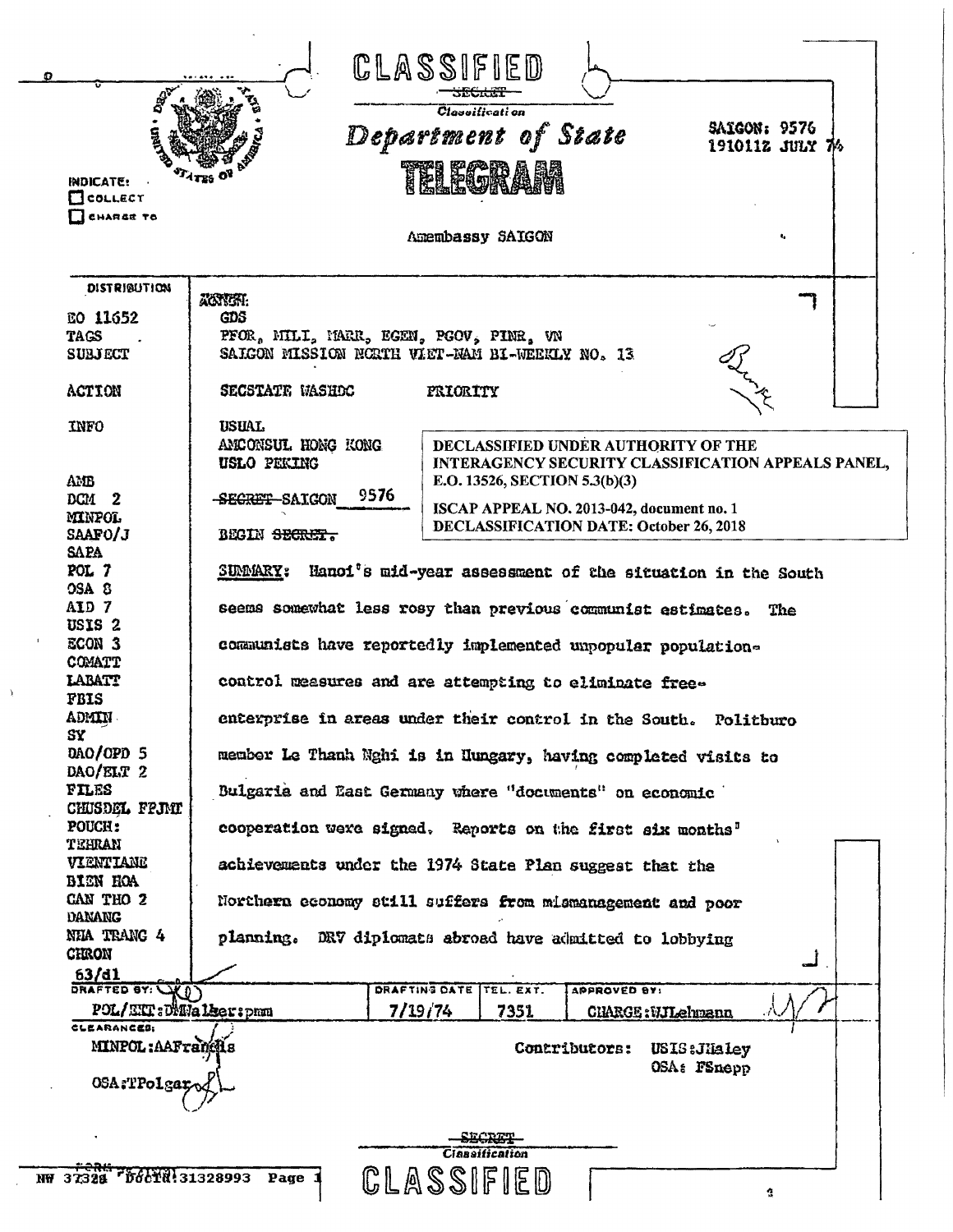among "responsible" U. S. officials for a termination of U. S. aid to the GVN. Communist propagandists have ignored the substantive aspects of President Nixon's trip to the USSR and have focused notion instead on the wax that the visit would not improve the President's position domestically. Hanoi has endorsed the Khmer Communists<sup>?</sup> unconditional rejection of the GKR offer of EER negotiations. Predictably (and unconvincingly), Henoi has tried to tie the riots in Bangkok's Chinese quarter to the RTG's "negative foreign policy." Madame Binh is in Conakry after a stopover in Cairo and an official visit to Algeria. END SUMMARY. END SECRET. BEGIN CONFIDENTIAL.

1881

**Glonalfication** 

PART I: THE SITUATION IN THE SOUTH

<sup>ርያል</sup> የ⊁413(M)o

N<del>uathon Lheep</del>

DocTd:31328993

Pam

Hanoi on the State of the Revolution.

ı. Hanoi's public assessments of the situation in South Viet-Nam at mid-year are somewhat less ebullient than those noted at the turn of the year and at the "PRG" anniversary festivities last month. They contain, to be sure, similarly inflated claims of military successes and predictions of eventual victory, but their tone seems somewhat more measured. The army paper, Quan Doi Nhan Dan", asserted on July 8, for example, that the pushing communists' efforts have "more or less resulted in public the United States and Thieu into an increasingly difficult situation." In its editorial the following day the paper stated that communist forces in the South "have foiled to a certain degree" GVN military and pacification operations. The Party organ, "Nhan Dan", also exhibited some circumspection

> <del>- CECRET</del> **Cinnetfication**

CLASSIFIED

Ĵ.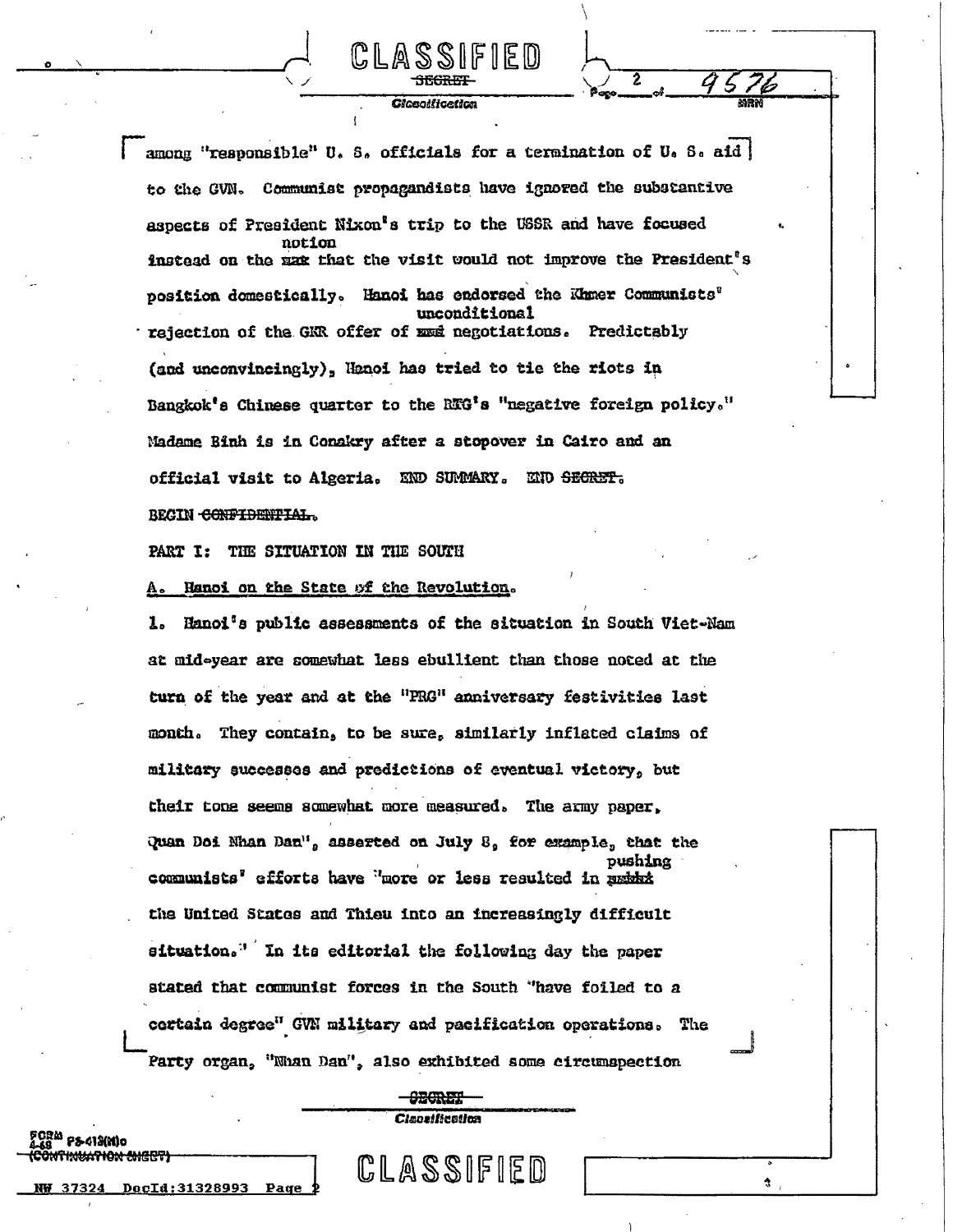regarding the communists' military achievements, claiming in a July 8 editorial that their forces "have smashed the majority of enemy nibbling operations."

**CleonWeatles** 

 $\mathbf{3}$ 

CLASS

2. Like previous situation reports from Hanoi, the current wrapups aver that communist military activities are designed to "protect peace and the Paris Agreement." According to "Nhan Dan", the Agreement "is a legal basis which has recorded and recognized the great victory of our people" and vhich "our people are determined to firmly maintain." WND CONFIDENTIAL. BEGIN-SECRET. The New Austerity in Communist-Controlled Areas in South Victnam.  $B<sub>o</sub>$ The Communists are tightening control over the movement of  $\mathbf{I}$ . people in VC-controlledereas/insure against a population exodus. The crackdown is part of a series of measures undertaken to implement Central Office for South Vietnam (COSVN) Directive 06, issued in May 1974. (See North Viet-Nam Bi-Weekly No. 12 for our initial report on this Directive.) As of early July, according to intelligence reports from northern GVN NR-3, civilians under enable communist control were being issued identity cards to make local communist security operatives to keep tabs on them. There reportedly has been a backlash among some local residents who complain that the communists are now practicing the "oppressive identification measures" which they had accused the Saigon Government of pursuing.

2. In addition to limiting freedom of movement within VC areas. Directive 06 rules out unrestricted trade and enterprise there.

> **CECRET Closoffication**

CLASSIFIED

**ATION SHEET** 

eorm <sub>Floi</sub>scido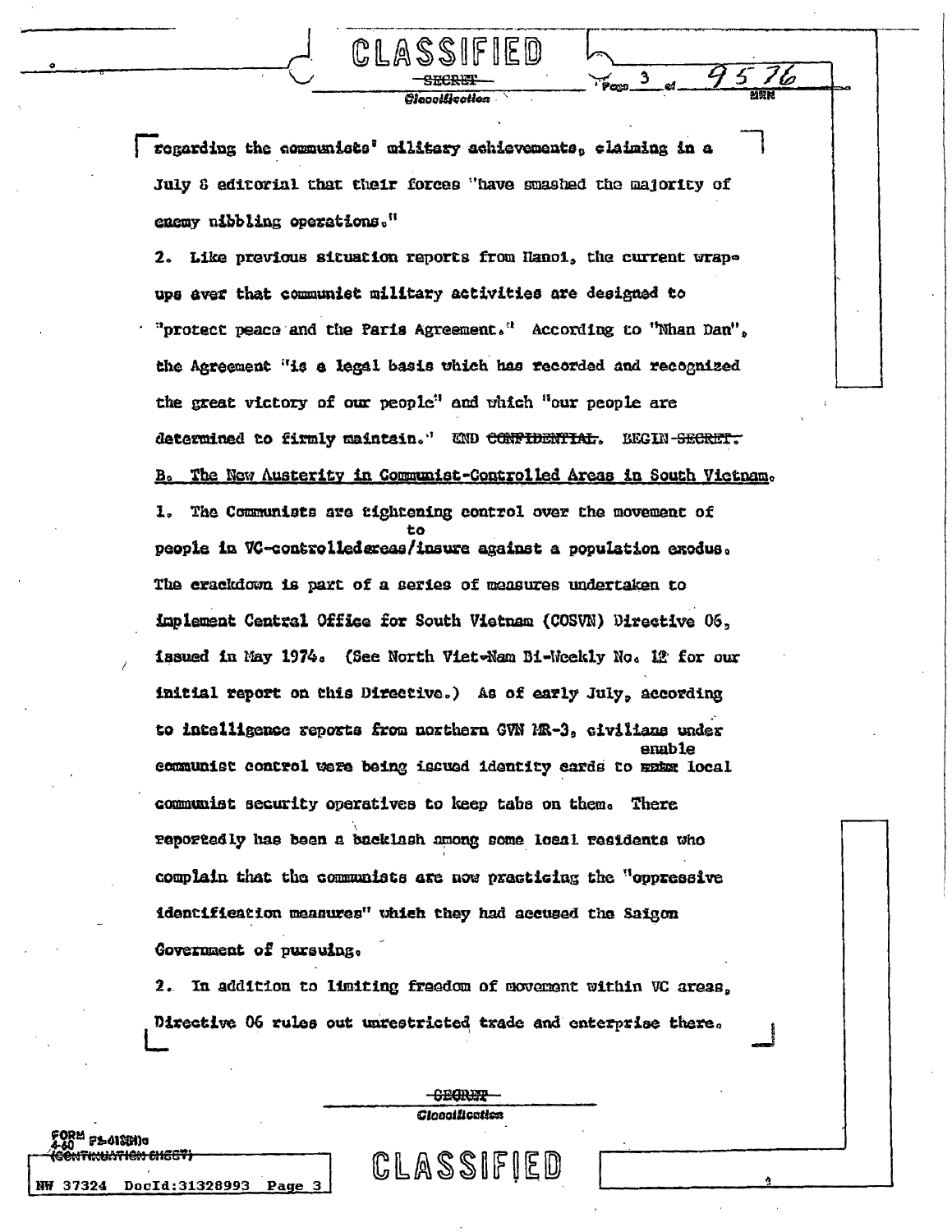Over the past two months, dozens of privately-owned soup kitchens and other businesses have been closed and the remainder have reverted to the control of local communist party committees. In addition, residents have been told to raise enough rice to support their families for one year. Those who fail to do so will not be permitted to buy from communist suppliers even if they have sufficient money.

CLASSIFIED

<del>3128.87</del> *Hannification*   $\frac{1}{2}$ 

3. The intelligence reports from northern GWN NR-3 indicate that compensate for the austerity program is designed to remembershed declining popular morale and the lack of population flow to VC-controlled areas. Up until recently, local communist authorities had encouraged the development of private enterprise VC areas so as to attract settlers. A number of hard goods and food stores eropped up and small soup kitchens did a lively business. Nonatheless, according to the available intalligence, there was no major influx of people from GVN territory. Moreover, the relaxed "atmosphere" generated by these innovations gradually led to the demoralization of communist troops who were given a taste of "luxury" they could not afford. It also led to friction between lower and higher ranking cadre and contributed to desertions. A few NVA officers requested early retirements to become residents in civilian manimanism the area. Others indulged in corruption. The new austerity is meant to eliminate this morale-damaging "waste" and "extravagance." END SECRET. BEGIN UNCLASSIFIED.

> **SEGRET** Clessification

CLASSIFIED

-419110c

AY (62) SMGRY<br>124° DOCTd: 31328993 Page 4

Ą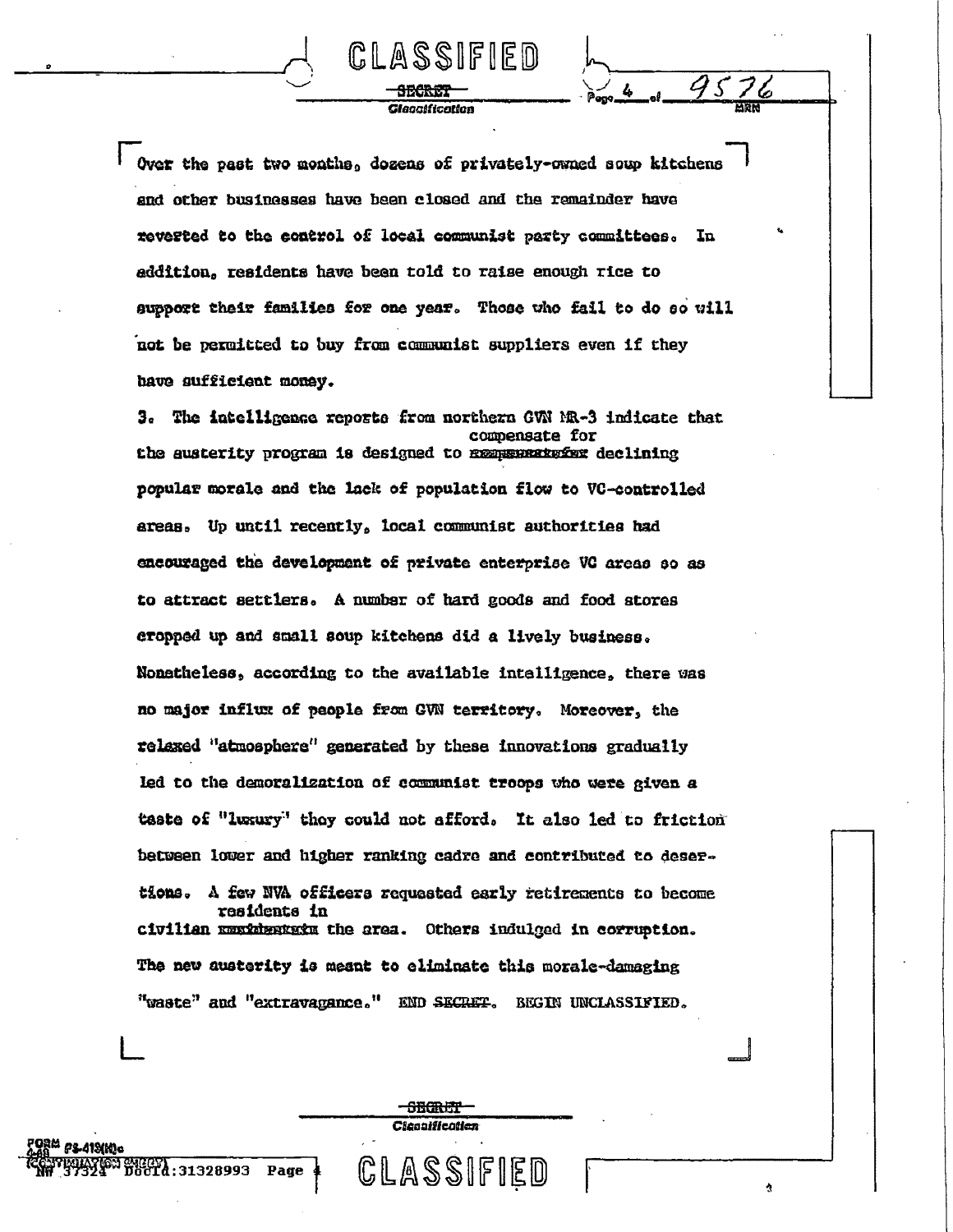PART II: ECONOMIC DEVELOPMENTS

## Le Thanh Nghi Delegation in East Europe.

WMP Politburo member, government Vice-Premier and recontly-1. appointed Chairman of the DRV State Planning Commission (SPC) Le Thanh Nghi departed Hanoi July 5 for "visits to a number of fraternal socialist countries." Nghi, who traditionally has negotiated the DRV's aid and trade agreements with socialist nations, stopped briefly in Peking and held talks July 7 with Vice-Premier Li Hsien-nien and Fang-I, Minister of Economic Relations with Foreign Comatries. In the Soviet Union July 7-9). Nghi talked with USSR Council of Ministers Vice-Chairman Baybakov on the "strengthening and development" of economic. scientific and technical cooperation between the two countries. Similar discussions were held with Bulgarian Party and State leaders July 9-13. According to a Radio Sofia broadcast, the DRV and Bulgaria agreed to "coordinate" their future economic plans. In Berlin, Nghi met July 15 with GDR SPC Chairman Schuerer to discuss "problems of economic planning," with emphasis on the 1976-80 period. The following day Nghi and Schuerer signed a "document" on economic cooperation. Nghi departed East Berlin for Budapest on July 17. 2. Nghi, who has been accompanied by Le Khac, a senior SPC Vice-Chairman, appears to be making efforts to orchestrate foreign aid in order to make it compatible with North Viet-Nam<sup>'</sup>s cconomic reconstruction and development plans. Additional

CLASSIFIED

**Glacattication** 

**SEGRET** Cloentication

CLASSIFIED

ģ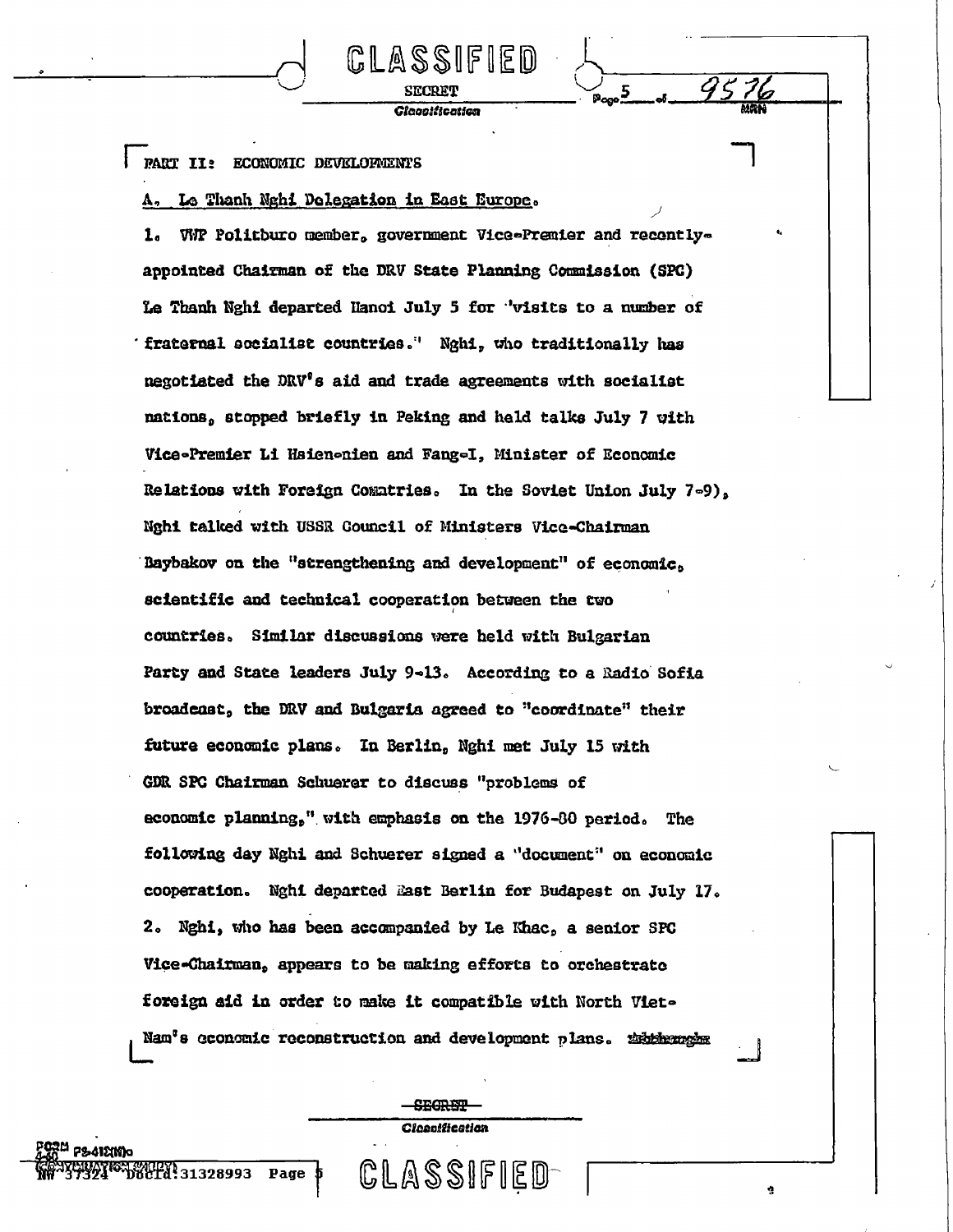**OURROOL** NTHETIC ISSUES ENFOLFITEES Ngh1's travels/EPPIREMENT deddeets that Hanoi is sufficiently sure of its 1976-1980 Five-Year Plan requirements to want to assure the availability of specific items of foreign aid. END UNCLASSIFIED. BEGIN CONFIDENTIAL. Ranoi "Not Satisfied" With State Plan Implementation. 1. Despite claims of increased productivity over the same period in 1973, Hanoi has voiced dissatisfaction with the implementation of its reconstruction and rehabilitation plans over the first six months of 1974. A July 8 "Nhan Dan" editorial noted, among. other things, that agricultural plans were not fulfilled; production goals for a number of "essential industrial goods" were not met; product quality norms were widely ignored; irrational canital use of labor, materials, equipment and max remained a problem; and progress in improving management, frequently cited as North Viet-Nam<sup>1</sup>s "primary task" in the economic sector, has been slow. As a result, "Nhan Dan" declared "we are not yet satisfied with our achievements in the past six months..."

SSIFIED

Cinanification

76

Ą

2. Most of North Viet-Nam's economic sectors have claimed significant increases over production in the first six months of 1973. Fertilizer production, for instance, was said to be 200 percent greater; food processing increased by 30 percent; and production of such export items as clothing, textiles, woolen carpets, and jute sacks increased 'substantially." Electrical power production was claimed to be 4% percent higher than in the first half of 1973, and coal production increased 100 percent over

> <del>SEGRET</del> Clanaification

CLASSIFIED

**CAN WAIGHT**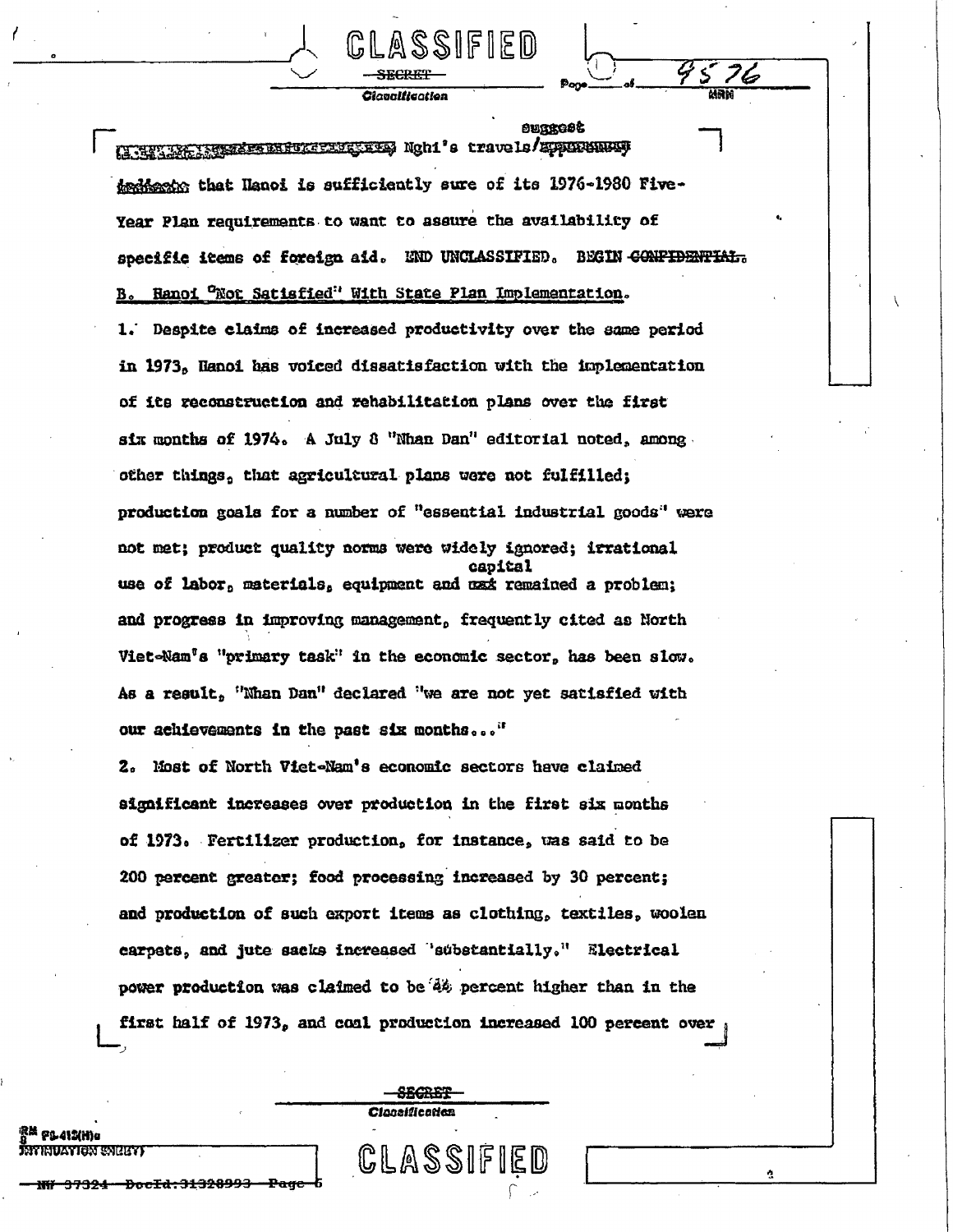the same period. While Hanoi media also claimed a "fairly successful" 5th-Month-Spring rice crop, it is unlikely that produstion goals were met.

Cleonification

7

3. Although insfficient and incompetent management probably loom large as factors in Nanoi's chronic economic malaise, unrealistic planning has probably also played a significant role. The journey of Vice-Premier and State Planning Commission Chairman Le Thanh Nghi to East Europe, where he apparently is coordinating future foreign aid inputs with the DRV's economic development plans, may indicate that the shortcomings of the past six months have been something of a lesson to North Vietnamese planners. It was perhaps in that context that a Council of Ministers Communique on State Plan Implementation claimed that results of the first six months of 1974 are creating "favorable conditions for satisfactory fulfillment of the remainder of Plan. END CONFIDENTIAL. BEGIN-SEGRET. the figure.

PART III: DEVELOPIENTS ABROAD

Page

IC ATSIMA

DocId:31328993

North Vietnamese Compaign to Block U. S. Aid to Saigon. 1. North Vietnamese officials are telling sympathizers abroad that a reduction in U. S. aid to South Vietnam is of prime importance in assuring communist objectives there. According to intelligence reporting from a West European capital, DRV representatives recently stated flatly in background briefings that Hanoi had to persuade "responsible" U. S. officials to stop support for the Thieu Government. Without adequate U. S. support,

> <del>- CECRIS</del> Cleasification

CLASSIFIED

Ą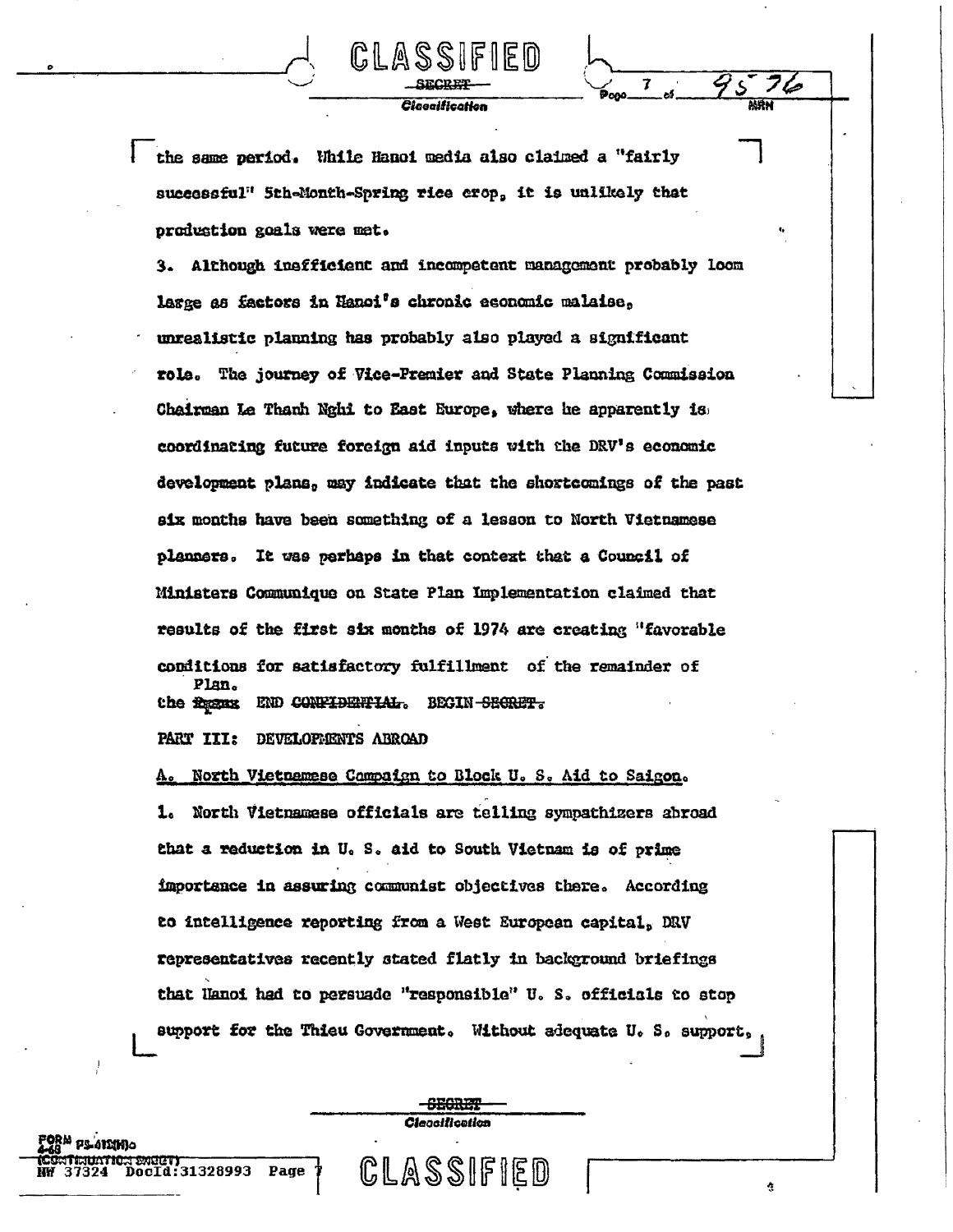they said, the South Victuanese Government would be forced into new economic difficulties that would destroy the morale of its Army. They added that if the GVN tried to escalate the fighting to justify further U.S. assistance, the Communists would decimate its forces and popular opposition to the government would increase. The spokesmen also speculated that the GWN would continue to "rob" the people of the freedom of trade and movement which could alleviate the economic difficulties.

CLASSIFIED

**Glocolfication** 

8

2. These reports reinforce other evidence that the North Vietnamese have mounted a major campaign to assure a cutback in U. S. aid to the South. The fact that such briefings are now being given in West European capitals is indicative of the scope of the effort. END-SEGRET. BEGIN UNCLASSIFIED.

## B. Hanoi Downbeat on President's Sojourn.

What little attention Hanoi-controlled media devoted to  $1 -$ President Exergidentic Nixon's visit to the USSR focused on the notion that the visit would not improve the President's position domestically. Liberation Radio, in a July 8 broadcast (FBIS Saigon 090440 July '74) asserted that the trip failed "to distract American public opinion from the Watergate affair" and that, after the President's homecoming, "people spoke again of removing him." Radio Hanoi, citing unidentified U.S. sources, averred that Vice President Ford was reluctant to meet the President on his arrival in Maine (FBIS Saigon 070910 July '74).

> SECRET **Cleanification**

CLASSIFIED

Ą

Page \$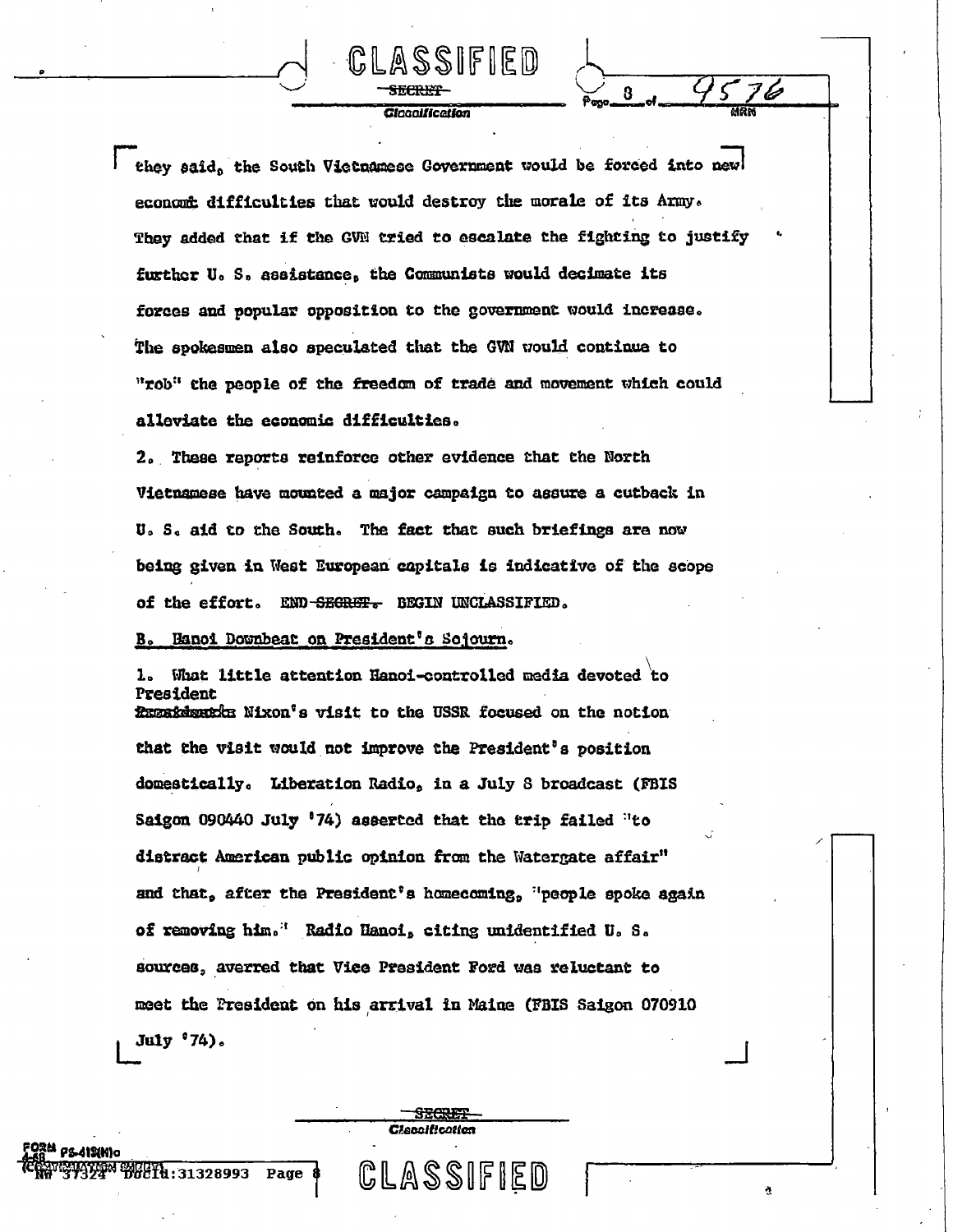Cinonisterstoc

GLASSIFIED

76

9

2. Monitored media have not, thus far, dealt with the substantive aepects of the visit. On July 5 Redio Hanoi broadcast a press review which noted without comment, that the party paper, "Nhan Dan", had casried an item that day reporting that "the Soviet Union and the United States have signed many new agreements." (FBIS Saigon 050920 July '74) END UNCLASSIFIED. SEGIN CONFIDENTIAL. C. Hanoi Supports Sihanouk's Rejection of Negotiations. Hanoi and the Viet Cong have endorsed Sihanouk's rejection of the  $G\mathbb{R}^n$ s offer to open negotiations with the Khmer communists. On July 14, Hanoi's Party newspaper, "Nhan Dan", reiterated the Vietnamese communists' determination to support their Khmer comrades<sup>0</sup> "persistent struggle" until "final victory is won." Liberation Radio weighed in the same day with a commentary characterizing the GKR offer as a "cunning diplomatic maneuver" designed to conceal the government's "decline and setbacks." While avoiding much of the Prince's vitriol, the broadcast echoed Sibenouk's charge that the U.S. is "fully responsible" for the war's continuation and his demand that the U.S. cease its support of the KK as a condition to peace in Cambodia. (COMERNI: Curiously, while Hanoi and Viet Cong commentaries call for a Cambodian settlement in line with Sihanouk's "five points" of March 23, 1970, neither Sihanouk's declaration nor AKI despatches available here refer to the "five points." We would appreciate any enlightment addressees concerned can provide regarding this apparent discrepancy. END COMMENT.)

> SECRET Clocoliscotion

CLASSIFIED

PS 4121M10

**PINUAPIGM EXECUTI** 

DocId:31328993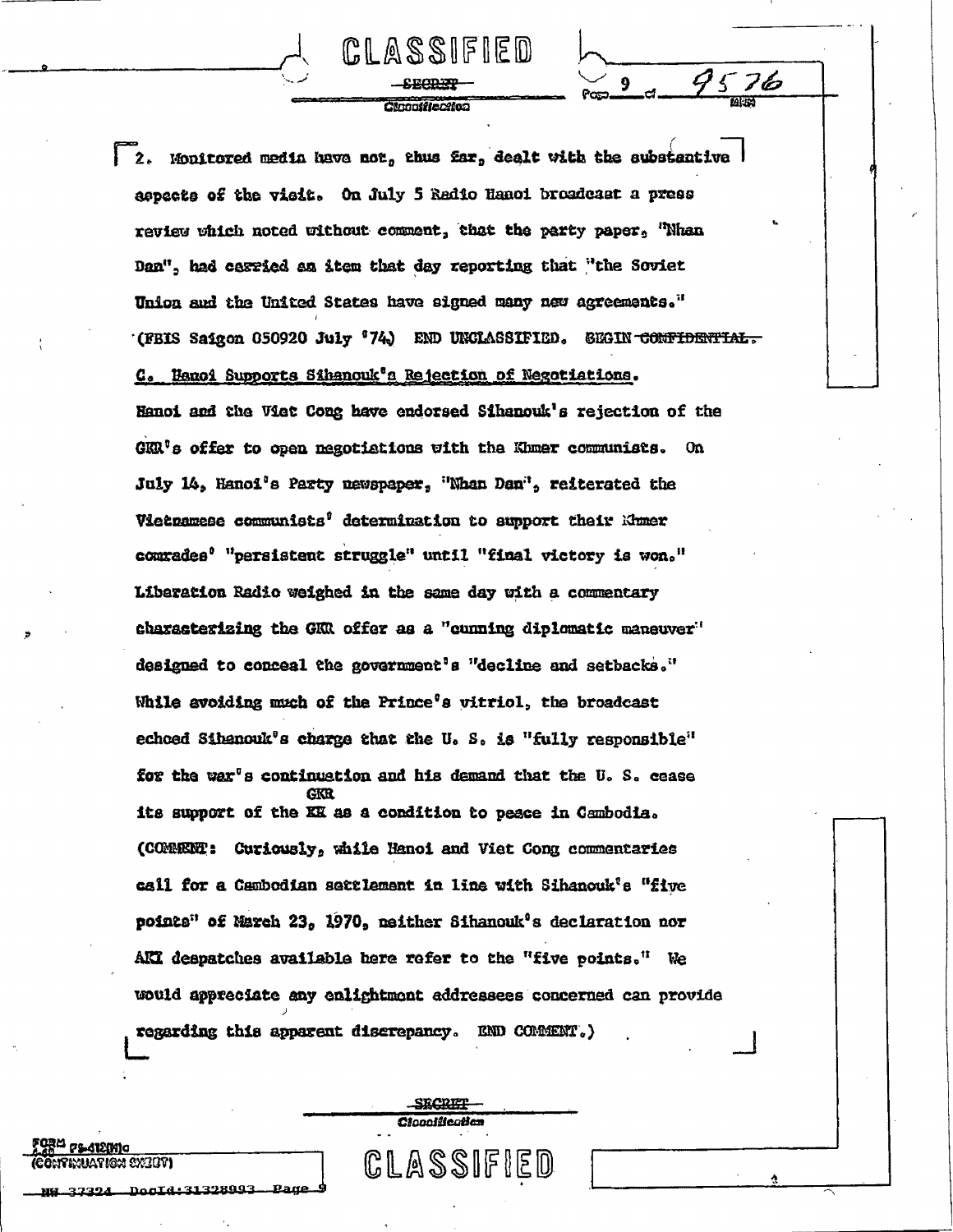## D. Hanoi Notes Bangkok Disturbances.

With characteristic license, Hanoi propaganda media described the early July riots in Bangkok's Chinese section as a "continuation and development of the anti-U. S. movement." Linking the peacoful July 4 anti-American student rally with the violence which erupted at Plabplachai police station, a "Nhan Dan" article claimed the Chinatown riots were the result of the Thammasak government's "negative foreign policy" and the continued presence of U. S. forces in Thailand.

Gionaliicatist

10

2. A rather melodramatic July 7 Radio Hanoi Vietnamese-Wear language program ("Thailand At the Essas of Truth") claimed that "the spearhead of the current struggle is being aimed at U.S. imperialism." As immediate causes of the riots, Radio Hanoi cited popular dissatisfaction with living conditions (with charming inconsistency, the article blamed a 20 percent rate of inflation me U.S. withdrawals) and a foreign policy "tailing after the Americans and hostile to neighboring countries." 3. Hanoi<sup>0</sup>s treatments of the recent riots, as well as continuing allegations of U.S. and Thai attempts to disrupt the coalition in Loas, provides a less than sanguine picture for future Thai-DRV relations.

## E. Madame Binh Travels to Cairo, Algiers and Conakry.

PS 4121Me **MATICA ENGET** 

**NW 37324** 

DocId: 31328993

Page

Nguyen Thi Binh, foreign Minister of the so-called "FRG", ı. arrived in Cairo on July 6 for a three-day visit. The Cairo stop-over was apparently organized under the auspices of the Afro-Asian Solidarity Committee and the Organization for African

> **SECRET** Clossification

CLASSIFIED

ė